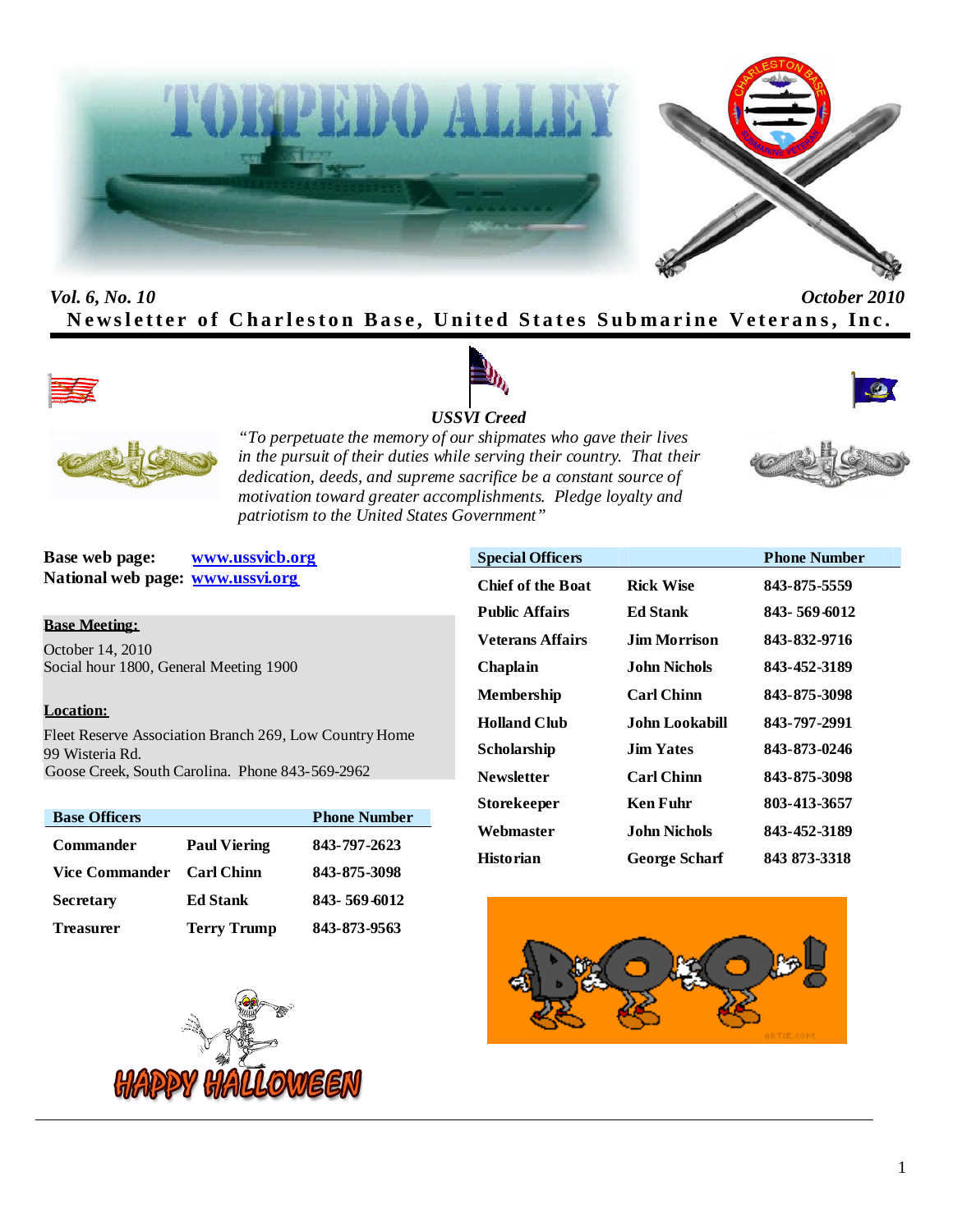# **Minutes of the September 2010 meeting**

Attendance for the September 9, 2010 meeting was 112

**Opening Ceremony**: Base Commander called the meeting to order. A Quorum was present and the meeting was commenced at 1900.

**Introductions**: New people were introduced; TMC(SS) David Perkins, ETC(SS/AW/SW) Perry LoFriend Sr, IC2(SS) Steven Curtis, EMC (SEL)(SS) Kevin Lancaster, ETC (SEL) (SS) Daniel Rosenberger, EMC (SEL) (SS) Alexander Smerz, and EMC (SEL) Corey Carpenter. Welcome aboard.

**Secretary:** Asked for and received approval for last month's minutes.

**Treasurer**: Not present

**Storekeeper**: We're alright.

**Chaplain**: Nick Nichols presented the chaplain report and requested that the membership update their Page 2, get your pictures taken at the conclusion of the meeting and take a look at the Website as updates are very frequent.

Cards were sent as follows to:

**Pauline Stank**, wife of Ed Stank, was hospitalized pneumonia in WV while on a trip to Ohio. She is home and improving.

**Glen Little**'s mother passed away on August 24<sup>th</sup>. Glen is Little David: a member of Charleston Base.

The family of Arthur Ward. Arthur departed on Eternal Patrol August  $27<sup>th</sup>$ . He was not a member of Charleston Base.

**Sharon Sessler** has had surgery on both eyes and Marty on one as of this past Tuesday. They are recovering just fine. Marty also had a colonoscopy this morning. He is doing well but is heeding the advice of the doctor to take it easy the rest of the day.

**Jon Sutton** continues to improve from his stomach surgery and get ready for the next surgery in a couple of months.

**John Hill** is improving and recovering well, although slowly, from his bladder surgery.

Bob Bruce will be having cancer surgery on September  $30<sup>th</sup>$ .

**Holly Ann Shanks** is our COBs' great-granddaughter. She is 1 year old and was hit by a truck on August  $27<sup>th</sup>$ . Holly is currently in the Children's Hospital in Oklahoma City OK. Most recent update is: She has been moved out of ICU into a private room and after they determine she can eat solid food she should be coming home. It has been remarkable how well she is doing after have a 10,000 lb truck on top of her. She is undergoing methadone treatment to help with withdrawal from the morphine she was on for 10 days and she will be undergoing physical therapy for 6 months to a year. I want to thank the base for

**Fleet Reserve:** Larry Cox introduced as the new Base Commander for FRA Branch 269. A 70's night is being held Saturday the  $14<sup>th</sup>$  with prizes. Update the membership on upcoming events:

August  $14<sup>th</sup> - 70$ 's Dance & Costume contest September  $6<sup>th</sup>$  – Labor Day Indoor picnic September  $11<sup>th</sup>$  – Luau October  $2<sup>nd</sup>$  – Car wash to support Honor Flight October – Oktoberfest October  $30<sup>th</sup>$  – Halloween Party November  $11<sup>th</sup>$  – Veteran's Day indoor picnic Dec 31<sup>st</sup> - New Year's Eve - The Barbara Harrell Group

**Holland Club**: John Lookabill attended the national convention in Cincinnati He reported that the last year for WWII Submarine Veterans was planned to be 2012. We currently have 18 members in South Carolina many who are not mobile. Holland Club hats may be purchased for \$10, see the storekeeper. All amendments passed and election results may viewed on the National Web Site. After reviewing the results of the election organization it was reported that John Peters is out and a committee will be organized to conduct follow on elections. After the 2014 Convention, the event will be held every two years.

**Membership**: Currently 334 members. Pay your dues!

Berkeley County Tractor Show is November 21 and 22.

**Newsletter:** No report

**Base Historian**: No report

**After Battery**: Tom Beach reported After Battery hats are available for \$18.00.

**Chief of the Boat:** Will be out of area from 1-22 September. Next meeting of WWII Subvets at Ryans in Summerville on August  $19<sup>th</sup>$ . The See-Saw Parade in Harleyville on the 11 of September and we will have two units in the event. Our USS Thresher (SSN 593) float and also a convertible provided for the members of the WWII Submarine Veterans. Line up for the parade is at 0930 and maps to the event may be found on the USSVICB Web site. A Hog Roast is scheduled for October  $9<sup>th</sup>$  and we need volunteers for the event.

# **Base Commander**:

**Nuclear Historian**: Recently the navy has been consolidating rates. We used to have Quartermasters (QM), Radiomen (RM), Interior Communication Technicians (IC) who are now Electronic Technicians (ET). In past years we had Enginemen on submarines who were converted to Machinist Mates (MM). And the final blow came when Torpedomen were converted to Machinist Mate (Weapons). How big a screw job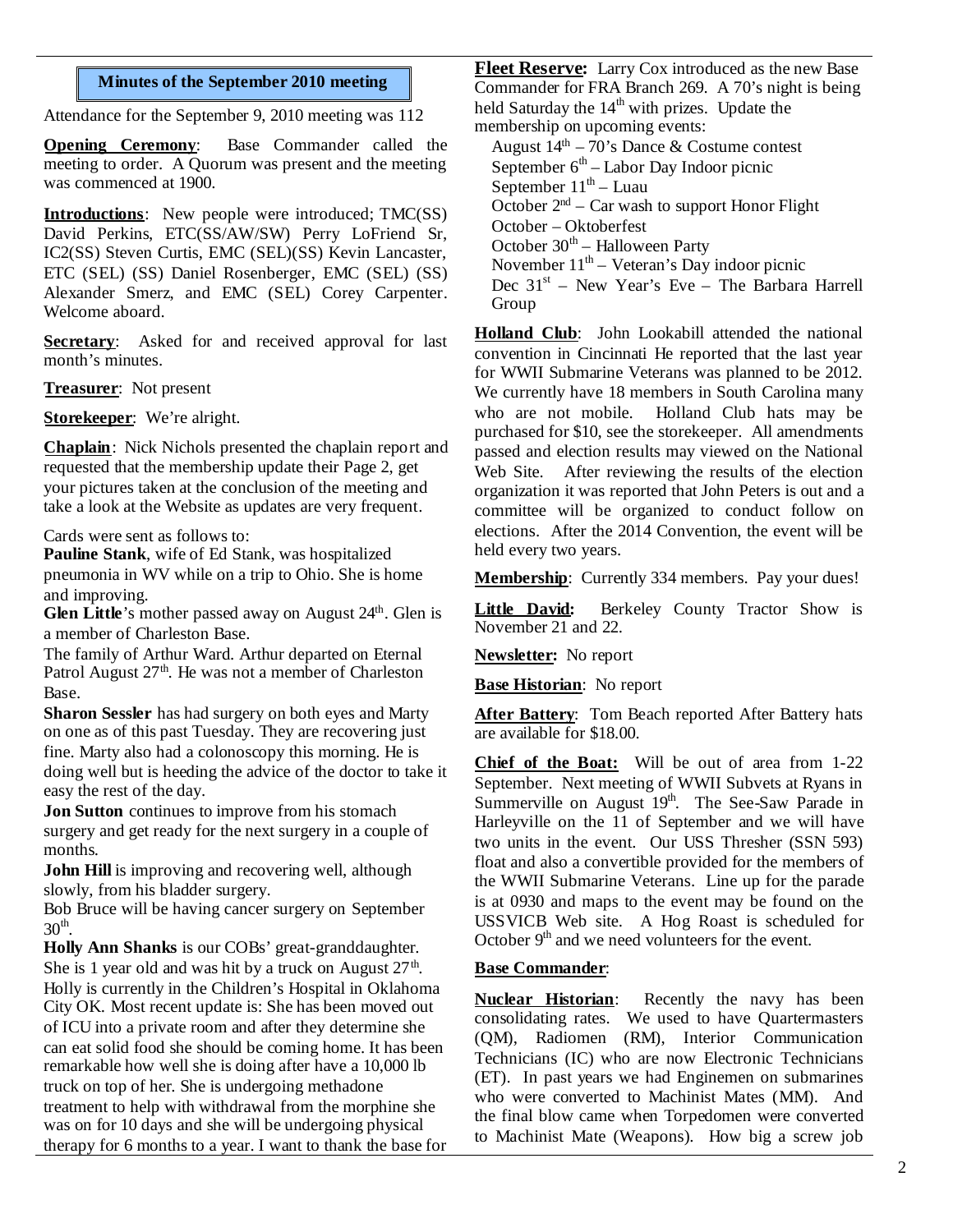all the prayers and good wishes that were offered. My wife and I truly believe they made a difference. **John Hill's wife, Madeline**, is in the hospital with an attack of meningitis. It has moved to her bran and John reports that it might take up to two years for her to regain some of her memory.

**John Crouse**, MMCM (SS) Retired, curator of St. Mary's Submarine Museum and member of the Kings Bay Base, had a massive heart attack while at the USSVI National Convention and departed on Eternal Patrol on 4 September. The last I heard were that final arrangements are pending but plans are that his remains will be returned to St Mary's for a memorial service and burial at sea from one of the submarines he loved so much.Found out tonight:

**Ben McDonald** is having knee replacement on Tuesday, 15 September.

Several follow-ups were made on those who've had surgery or illnesses in the last couple of months along with the base sending additional cards.

If you know of shipmates or spouses from other bases who are having a difficult time, had surgery, etc. and would like for USSVI Charleston Base to send them a card please send their name and address to the Chaplain via email or phone call.

**Vice Commander Report**: Christmas Party scheduled for the 4 of December. Tickets are \$15/each for SUBVET members and one guest and \$20 for all others.

**Sub Vets WWII**: Meeting at Ryan's in Summerville on the  $21<sup>st</sup>$  of October at 11:30 AM. WWII Submarine Calendars and Lost Boat Cards are available for \$8.00/ea or both for \$15.00.

**Scholarship**: The USS Cobia model donated by Ken Hutchinson will be raffled off at the annual Christmas Party. Tickets are \$5/ea and 6 for \$20.00. Challenge coins used to support the Scholarship fund are also available.

**Public Affairs**: No report

**Webmaster**: No report

**Veteran's Affairs**: No report

**District Commander:** National Elections have been completed.

was that?

**Old Business**: A new CPO Breakfast for the SUBVETS will be held at the Crackerbarrell in Summerville at 0600. We are looking for speakers for the event. A Car Wash will be held at the AutoZone on Saturday and Sunday from 1100-1700 on Saturday and 1000-1600 on Sunday.

**New Business**: "Patriotism in the Park" will be held in Summerville on November 7. The Submarine Veterans will be conducting a tolling of the boats between 1330-1400.

# **Good Of The Order**: .

Rodney McKanna (ETC/SS) thanked the membership for the underwear donated in support of the Undy 500. Additional donations may be dropped off at the FRA until Saturday. The Undy 500 is a motorcycle charity ride that covers just over 100 miles of the beautiful Tricounty area and helps to cover our homeless and struggling veterans as well! 100% of the proceeds goes towards events and programs designed to benefit local veterans!

The annual Hog Roast will be held at the After Battery on 9 October and volunteers are needed to assist. We will have a lot of out of town visitors and let's put on our best roast ever. Contact R. Sparger if you wish to help.

The new Navy Health Care Clinic will open in two weeks which bring to an end of most services provided by the old Naval Hospital. Reminder to all; A base sticker is required to gain access to the new clinic and they are now available at Pass and ID.

Jerry Stout reported that his daughter Rebecca has been awarded \$1500.00 from the National Submarine Veterans.

Depth Charge drawing \$350 to winner FTCS(SS) Chris Hayden who donated \$50 back to scholarship fund. Thanks Chris!

The Base Commander adjourned meeting at 2000.



*"Don't tell mom I'm a submariner, she thinks I play piano in a whorehouse."*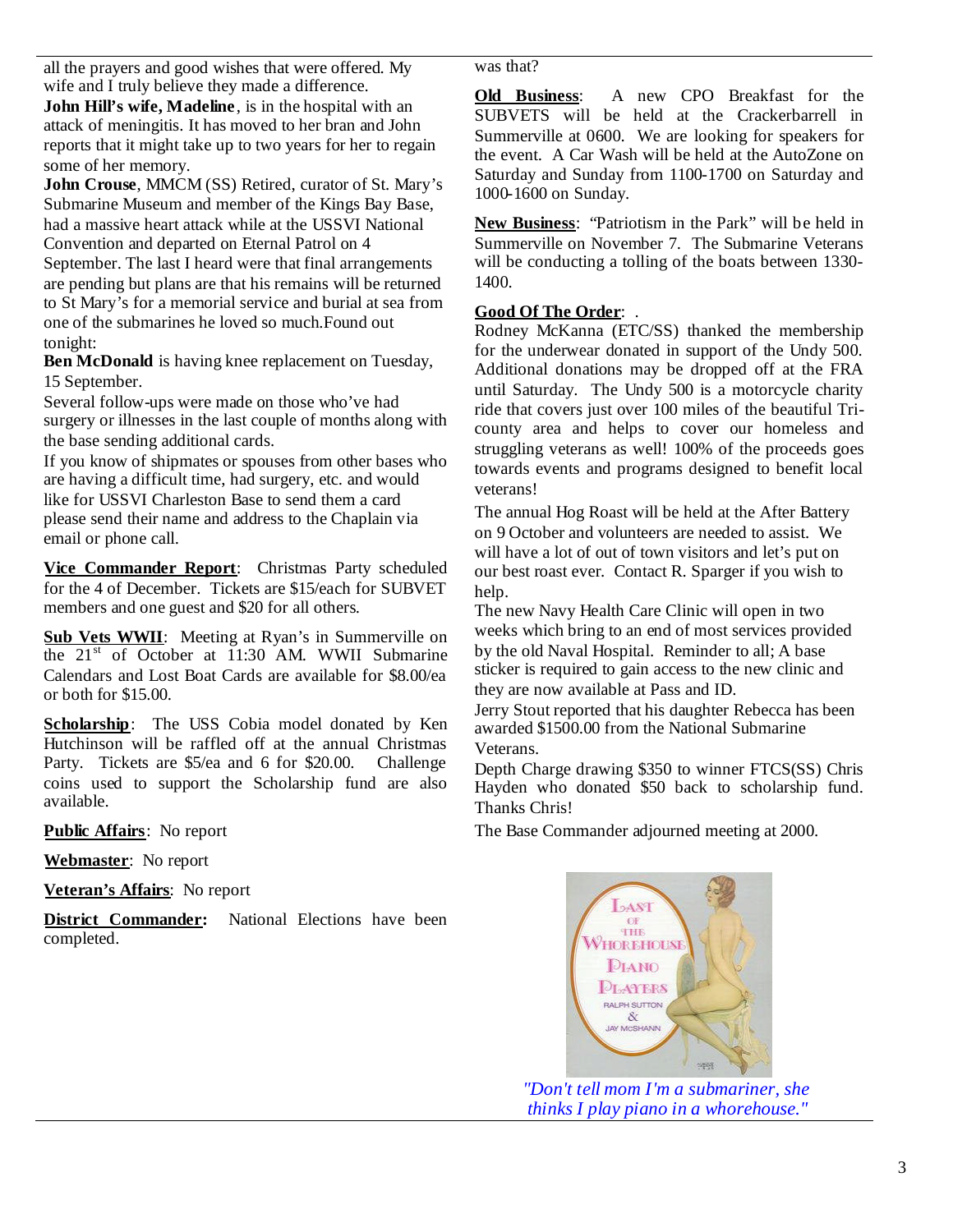|                | October Birthdays! |             |              |  |  |
|----------------|--------------------|-------------|--------------|--|--|
| Alfano         | Alkire             | Bailey, W   | <b>Bonow</b> |  |  |
| <b>Britton</b> | Camp               | Campbell, N | Esch         |  |  |
| Feller         | Forbes             | Gnodle      | Hall         |  |  |
| Harden         | Hayes              | Holzel      | Hostetter    |  |  |
| Johnson, E     | Lindberg           | Lookabill   | Lord         |  |  |
| Nathan         | Niebeling          | Palenchar   | Peters       |  |  |
| Pruitt         | Rohrssen           | Roup        | Skorepa      |  |  |
| Tolbert        | Wilson, B          | Yingling    |              |  |  |



- October 9 Hog Roast at The After Battery, starts 1200, \$5 each, bring a side or dessert
- October 14 Regular Monthly Meeting
- October 21 Sub Vets of WWII Meeting, at Ryan's on 17A in Summerville; 1200





#### **Hog Roast**

The Charleston Base annual hog roast will be held on October 9, starting at 1200. \$5.00 each, pay at the gate. Cole Slaw and Baked Beans provided. Please bring a side dish or dessert to share with all.



# **October Submarines Lost:**

| <b>USS Wahoo</b>   | SS 238 | October 11, 1943 |
|--------------------|--------|------------------|
| <b>USS</b> Dorado  | SS 248 | October 12, 1943 |
| <b>USS Seawolf</b> | SS 197 | October 3, 1944  |
| <b>USS</b> Escolar | SS 294 | October 17, 1944 |
| <b>USS Darter</b>  | SS 227 | October 24, 1944 |
| USS Shark II       | SS 314 | October 24, 1944 |
| <b>USS Tang</b>    | SS 306 | October 24, 1944 |
| $USS$ O-5          | SS 66  | October 11, 1923 |

# The Final Patrol

*Lord, these departed shipmates with dolphins on their chest,*

*Are a part of an outfit known as the very best. Make them welcome and take them by the hand, You'll find without a doubt they were the best in all the land. So, heavenly Father, add their names to the roll,*

*Of our departed shipmates still on patrol. Let them know that we who survive, Will always keep their memories alive.*

# **Membership Dues**

2011 membership dues were payable on 1 October 2010. If you have not paid your dues you are on the Dink List! We have about 120 members on the Dink List. Please pay your dues! If you're not sure what you owe, contact Carl Chinn at membership@ussvicb.org or 875-3098.

There will be a list at the meeting.

# **Annual Christmas Party**



The Charleston Base Christmas Party will be on 4 December 2010. It will be held at the same location as the past several years; *Gatherings* in beautiful downtown Dorchester, SC.



Same rules as always… you must have a ticket to attend and THERE WILL BE NO TICKET SALES AT THE DOOR!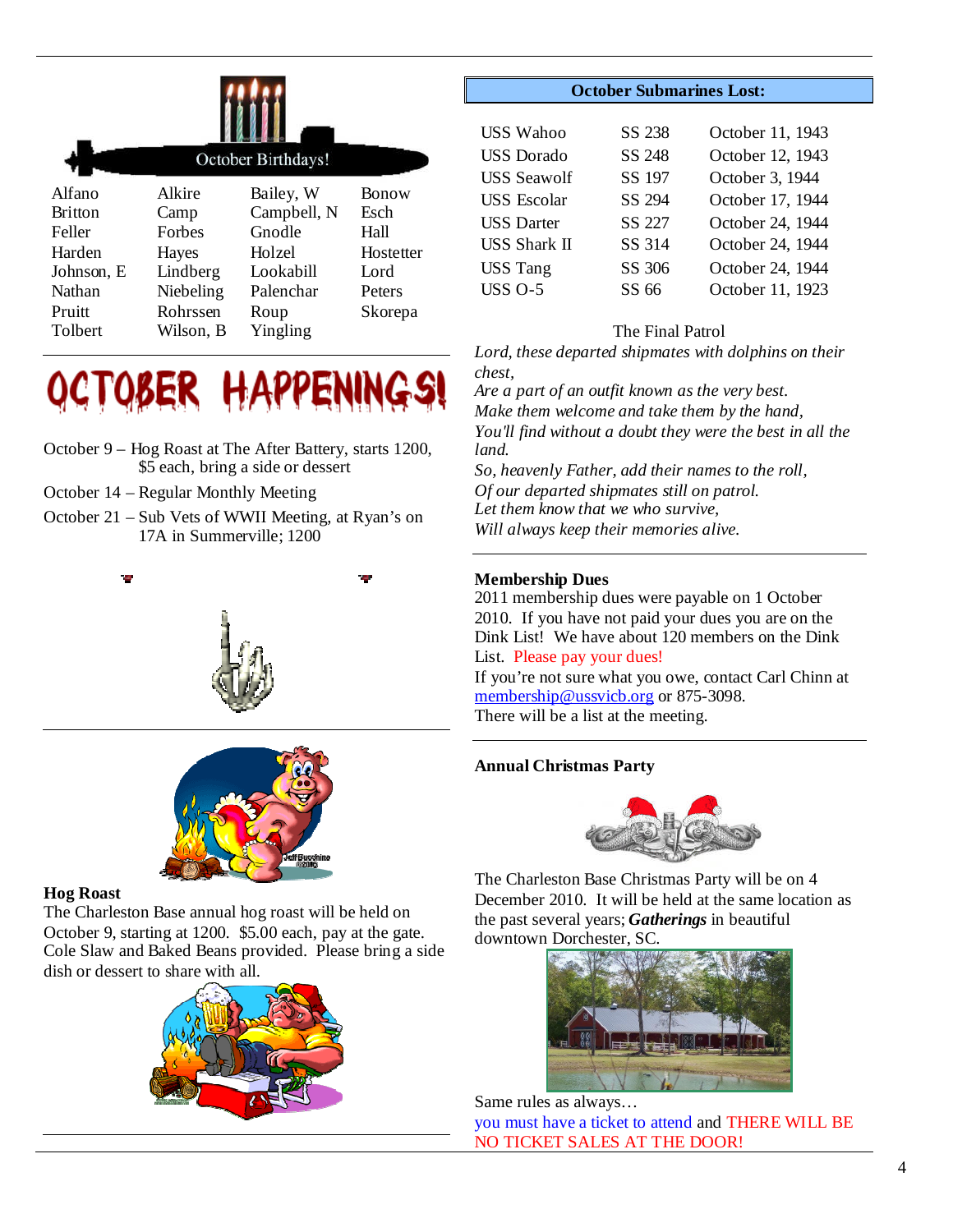## **A New Nuclear Submarine?**

A U.S. Navy plan to update the naval leg of the nuclear triad with a new nuclear-armed submarine is about to come under scrutiny, with potential implications for the future of the U.S. nuclear force posture.

The Department of Defense is slated to review the plan in November to determine if the new submarine is both costeffective and strategically necessary.

The U.S. Navy currently deploys 14 Ohio-class submarines, SSBNs, which carry nuclear ballistic missiles (SLBMs) to fulfill the Navy's mission of nuclear deterrence. Ronald Rourke, a Congressional Research Service (CRS) naval affairs specialist, explains the purpose of these submarines,

The SSBNs' basic mission is to remain hidden at sea with their SLBMs, so as to deter a nuclear attack on the United States by another country. Navy SSBNs form one leg of the U.S. strategic nuclear deterrent force, or "triad," which also includes land-based intercontinental ballistic missiles (ICBMs) and landbased long-range bombers.

The new submarine program under review, referred to as the  $SSBN(X)$ , is set to replace the current set of Navy SSBNs. The SSBNs have a 42 year life span, which puts the first SSBN retirement date at 2027. To maintain the Navy's nuclear deterrent, the Navy plans to build 12 new nuclear-armed submarines. The first  $SSBN(X)$  would be procured in 2019, put it into service in 2028, and one additional  $SSBN(X)$  would be put into service every consecutive year, for 12 years.

The two major areas of scrutiny are cost and strategic necessity. The Obama administration has requested \$493 million for preliminary work on the submarine, such as design and engineering. However, program costs will increase substantially when construction of the submarine begins. The Congressional Budget Office issued a report in May 2010, which assesses the overall cost of the SSBN(X) program,

Overall, 12 SSBN(X)s would cost a total of about \$99 billion in CBO's estimation, or an average of \$8.2 billion each. Another \$10 billion to \$15 billion would be needed for research and development, for a total program cost of more than \$110 billion. Those estimates appear to differ from the Navy's mainly because the Navy priced the  $SSBN(X)$  as though it were being built today, whereas CBO incorporated the effects that higher shipbuilding inflation would have on submarines built 10 to 20 years from now.

The Navy appears to take the cost issue seriously, as it will have important implications for the Navy's ability to fund other programs in the hopper. As a result, Secretary of Defense Gates is tackling the cost issue head-on. Global Security Newswire reports that the program is being scaled back, but that costs will likely remain high,

An "emphasis on affordability is already being applied to the next-generation ballistic missile submarine, where we Cocktails at 1700, Dinner at 1830

Dress is not prescribed, come comfortable, as you desire. Coat and tie, slacks and shirt, etc.

Tickets will be available starting September meeting. *Last day to buy tickets is 10 November meeting*. Buy early! Ticket price: \$15 per person for member and spouse/girlfriend. \$20 per person for all other guests.

# **Navy Weighs Large-Diameter UUV Options; Ioc In Fy-14 Possible**

The Navy is in the midst of developing a concept for a large-diameter unmanned underwater vehicle, a program that was abandoned years ago but could come to fruition in just a few years, Capt. Duane Ashton, program manager for unmanned maritime vehicles, told Inside the Navy in a Sept. 29 interview and in written responses to questions.

The program has been working on the initial science and technology phase for the vehicle to determine what kind of capabilities such a platform could offer before pushing forward with a prototype and then pursuing a program of record. When the Navy might field such a UUV would depend largely on upcoming budgets, "but we could see interim capability demonstrations over the next few years," with an initial capability "fielded as early as [fiscal year 2014]," Ashton said. The Navy wants to find out through the science and technology process what kind of endurance and sensor

capabilities could be placed on a large-diameter UUV, the largest of the four UUV classes. The LDUUV could do mine countermeasures and intelligence, surveillance and reconnaissance missions, for example.

"The Navy is currently considering options for establishing a funding line for initial operational capability of LDUUVs in various roles, including above- and below-the-water-line ISR," Ashton said.

"We could see new investment in [science and technology] budget lines primarily focused on increasing the state-of-the-technology in LDUUV energy as well as vehicle reliability and autonomy beginning in as early as FY-12.

"Starting up these efforts will be a challenge in today's budget environment, but the Navy sees unmanned systems as key to the future," he said.

Ashton said the current thinking on LDUUV, since it would have extended endurance and on-station time, is that it would be a prime ISR asset.

"It can provide greater options for payload deployment and servicing of undersea networks and, in the longer term, can serve as both sensor and shooter," he said. "But again, those decisions haven't been made yet, and operational and cultural challenges would need to be addressed."

The program is developing an interim LDUUV to inform a permanent large-diameter UUV concept.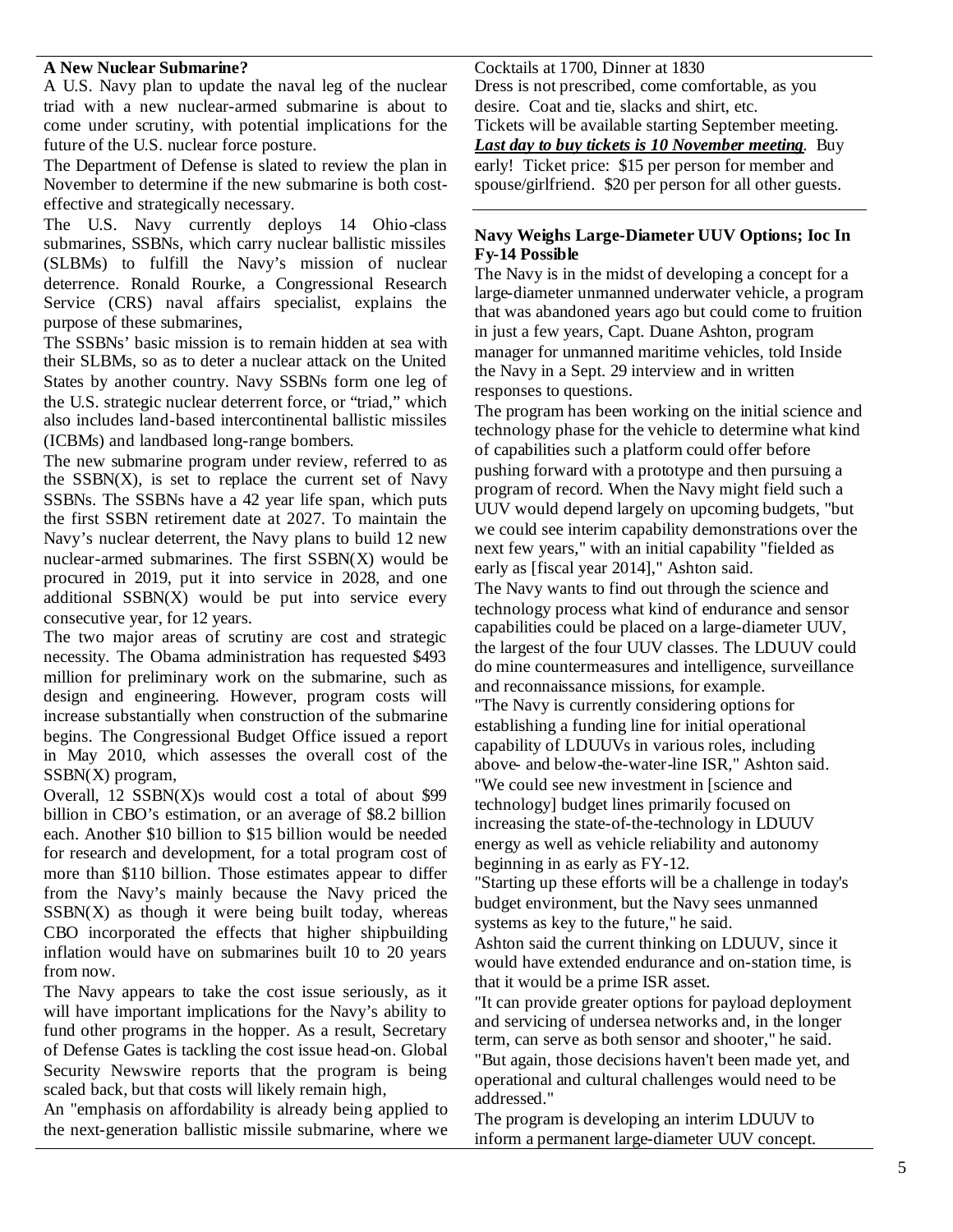are trimming [design] requirements without compromising critical capability," said Defense Secretary Robert Gates, appearing alongside Carter at a Sept. 14 press briefing.

"The per-unit estimated cost had risen as high as \$7 billion. It is now roughly \$5 billion," Gates said. "The goal is a reduction of fully 27 percent in a program where total cost is expected to be more than \$100 billion."

Either way, the new  $SSBN(X)$  program is expected to draw on a substantial number of resources from the Navy ship-building budget. The Navy will have to weigh the relative importance of new submarines for the nuclear deterrent against other shipbuilding efforts. Rourke reported that a 2009 draft of the Navy's 30-year shipbuilding plan found that the trade-off between the  $SSBN(X)$  program and other programs will not be insignificant,

Funding the  $12$  SSBN $(X)$ s within the Navy's shipbuilding budget without an offsetting increase to the shipbuilding budget would reduce the number of ships in the 30-year plan from 278 to 222—a reduction of 56 ships. The 56 eliminated ships included 19 destroyers, 15 Littoral Combat Ships (LCSs), four SSNs, three amphibious ships, and 15 auxiliary ships.

Therefore, in the November review the Pentagon will have to scrutinize the SSBN(X) plan, realistically assess the potential of cost reductions in design alterations, and determine if 12 replacement submarines are necessary, or if the Navy can suffice with fewer.

The Pentagon will also have to determine to what degree the SSBN(X) program is strategically necessary. The SSBN program began during the Cold War, and other than reducing the number of submarines from 14 to 12 (which derives from New START reductions in D-5 Trident missiles from 288 to 240), the  $SSBN(X)$  program signals a continuation of current nuclear doctrine and planning. That decision is either a point of pride or criticism, depending on the camp.

The Global Security Newswire interviewed Hans Kristensen, a nuclear expert at the Federation of American Scientists, who made the case for more significant change in U.S. naval nuclear policy,

"For the foreseeable future, it simply makes no sense to design an SSBN with a capability similar to what was needed to evade Soviet attack submarines, equip it with long-range SLBMs [submarine-launched ballistic missiles] to maximize patrol areas, and deploy these SSBNs with two crews at an operational tempo that is similar to what we did during the height of the Cold War," said Kristensen, who directs the Nuclear Information Program at the Federation of American Scientists.

"Given the enormous price tag, Russia's problems in fielding its next SSBN and SLBM, China's slow SSBN program and recent SLBM development problems, Britain's inability to afford a new SSBN, and India's growing SSBN plans, I think it is time to think about how

"Potential interim LDUUV options are being considered for the purpose of development employment concepts and concept of operations (CONOPS); for evaluating the value of potential capabilities to the warfighter; and to conduct realistic evaluations of technical and supportability risks associated with fielding LDUUVs," Ashton said. "We would expect interim options to have capabilities limited by existing and near-term technologies (energy/persistence, autonomy, communications, payloads, stealth, etc.). Technologies exist at sufficient maturity levels now to help demonstrate and quantify these concepts."

The long-term vision for LDUUV "stretches capability in every dimension" of persistence, communications, autonomy, stealth, survivability and other areas, the captain said.

"The possibilities are really quite astounding," he said. "We see LDUUV as a game-changer technology for providing increased reach and awareness into the undersea environment."

Science and technology is one of four legs necessary to support the "stool" of the program, Ashton said, the other three being requirements and programmatics, certification and experimentation.

"The science and technology piece is being funded and we are working with the resource sponsors, N2/N6 [information dominance directorate] and the [chief of naval operations' staff], to work on the other three legs," he said.

The timeline for the effort could change, and the program remains in discussion with the resource sponsors.

"That dialogue is occurring," the captain said. "We expect in the near future that those things will be addressed," he said.



**GAO Eyes Retirement Pay After 10 Years** By Rick Maze, Military Times, 31 August 2010

Eliminating retirement benefits for 20 years of service would hurt the military ? but allowing troops to earn reduced retirement benefits after 10 years of service, as long as they wait until age 65 to receive the pay, might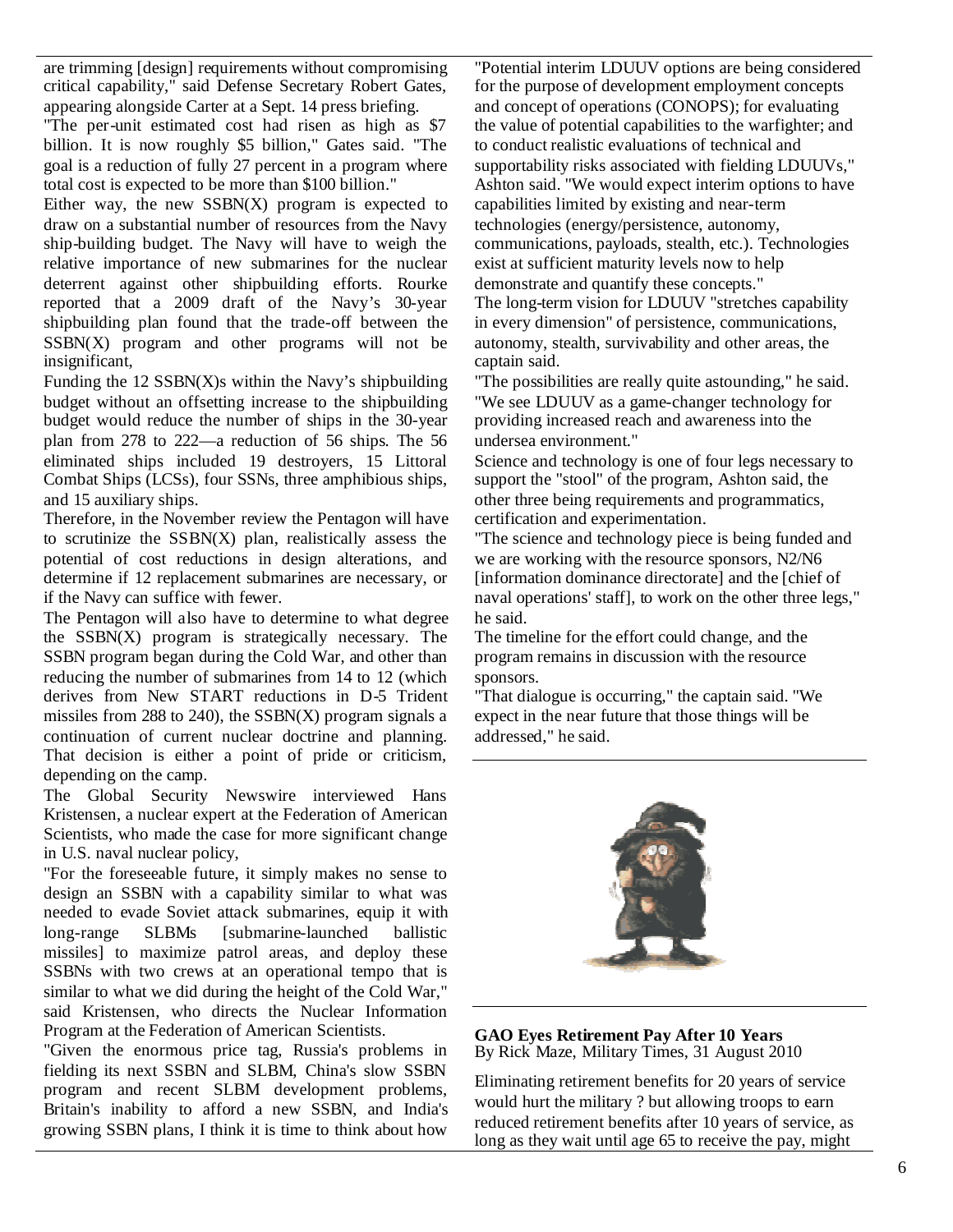to limit deployment and operations of nuclear weapons at sea, rather than continuing business as usual but with more [international] players," he said.

Predictably, others disagreed strongly with his assessment, However, one retired submarine officer said it is imperative that the Navy effort embrace new technologies and avoid getting mired in delays. The source asked not to be named in this article because he was not authorized to discuss the matter publicly.

"We need to move forward with the new submarine. There is no plausible future where it isn't required," he told Global Security Newswire last week. "The last ships of the [new] class will still be in service 60 to 70 years from now. That puts a great premium on building in flexibility and adaptability and using the best technology available. That costs money."

The upcoming Defense Department review of the  $SSBN(X)$  plan could have significant implications for U.S. nuclear force structure. If cost issues are overcome, as they likely will be, then the Navy will continue to serve as a key player in U.S. nuclear deterrence. However, in the unexpected event that the project is not fully funded, the naval leg of the triad would face substantial reform over the next 20 years. Regardless, the review could be an important event to renew discussion.

#### **Actor and former sailor Tony Curtis dead at 85**

By Mark D. Faram - Staff writer

Posted : Thursday Sep 30, 2010 15:45:00 EDT

Famed actor and former sailor Tony Curtis died Wednesday in Henderson, Nev. He was 85. Before he became Tony Curtis, he was Bernard Schwartz, born June 3, 1925, in New York City to Hungarian immigrants.

After the 1941 attack on Pearl Harbor, Hawaii, Curtis wanted to fight in the war. After seeing Cary Grant play a submarine commander in "Destination Tokyo" and Tyrone Power in "Crash Dive," he decided to join the Navy and be a submariner.

"I knew then that I wanted to be a submariner," Curtis said in a 2004 interview during the commemoration of the 62nd anniversary of the Battle of Midway at the Navy Memorial at Washington. "In fact, I knew even earlier that I wanted to serve in subs."

He recalled how as an even younger child, he'd make his own "submarines" out of wooden broom handles, fashioning makeshift screws from scraps of tin cans and

powering the boats in a nearby pond with rubber bands. His first stop was Great Lakes, for recruit training, followed by signalman "A" school — then being conducted in Champaign, Ill. — before heading on to sub school in Groton, Conn. After school, he was ordered to the Pacific theater for duty.

The young signalman headed west and got some additional training at the Mare Island Naval Shipyard, give a boost to recruiting and retention, according to the Gov-ernment Accountability Office.

The idea, which could increase the military's retirement costs, comes at a time when Congress is looking for ways to cut federal entitlement programs.

An independent commission appointed to look at federal spend-ing is expected to report in Decem-ber on cutting benefits, potentially including military benefits. GAO's input came in response to questions posed by

Sen. Lindsey Graham, R-S.C., ranking Republi-can on the Senate Armed Services Committee's personnel panel, about whether retirement benefits would be a greater boon to recruiting and retention if people were vested in benefits earlier in their careers.

He asked whether promising retirement benefits after 10 years of service would be a good way to encourage people to serve in time of war beyond one or two enlistments. Under most discussions about 10-year retirement vesting, bene-fits earned after 10 years of service would be less than those earned after 20 years, because retired pay still would be based on a combination of years of service and rank.

GAO said it is hard to see the immediate recruiting and reten-tion benefits of promising retired pay after 10 years because the ser-vices are not having recruiting and retention issues.

GAO said deferred compensation such as retired pay or health bene-fits for retirees is "a relatively inef-ficient way" to influence people; it would be less expensive to just offer immediate cash bonuses. That is the same argument the Pentagon has used to try to hold down the size of military pay raises.

There are reasons to keep full retirement vesting in return for 20 or more years of service, GAO said. The current system "is meant to create a strong incentive for military personnel who stay beyond eight to 10 years to com-plete 20 years and leave soon thereafter," analysts said.

But changing the initial vesting point from 20 years to just 10 might make sense if the goal is to keep people in the military who otherwise would get out after five years, GAO said.



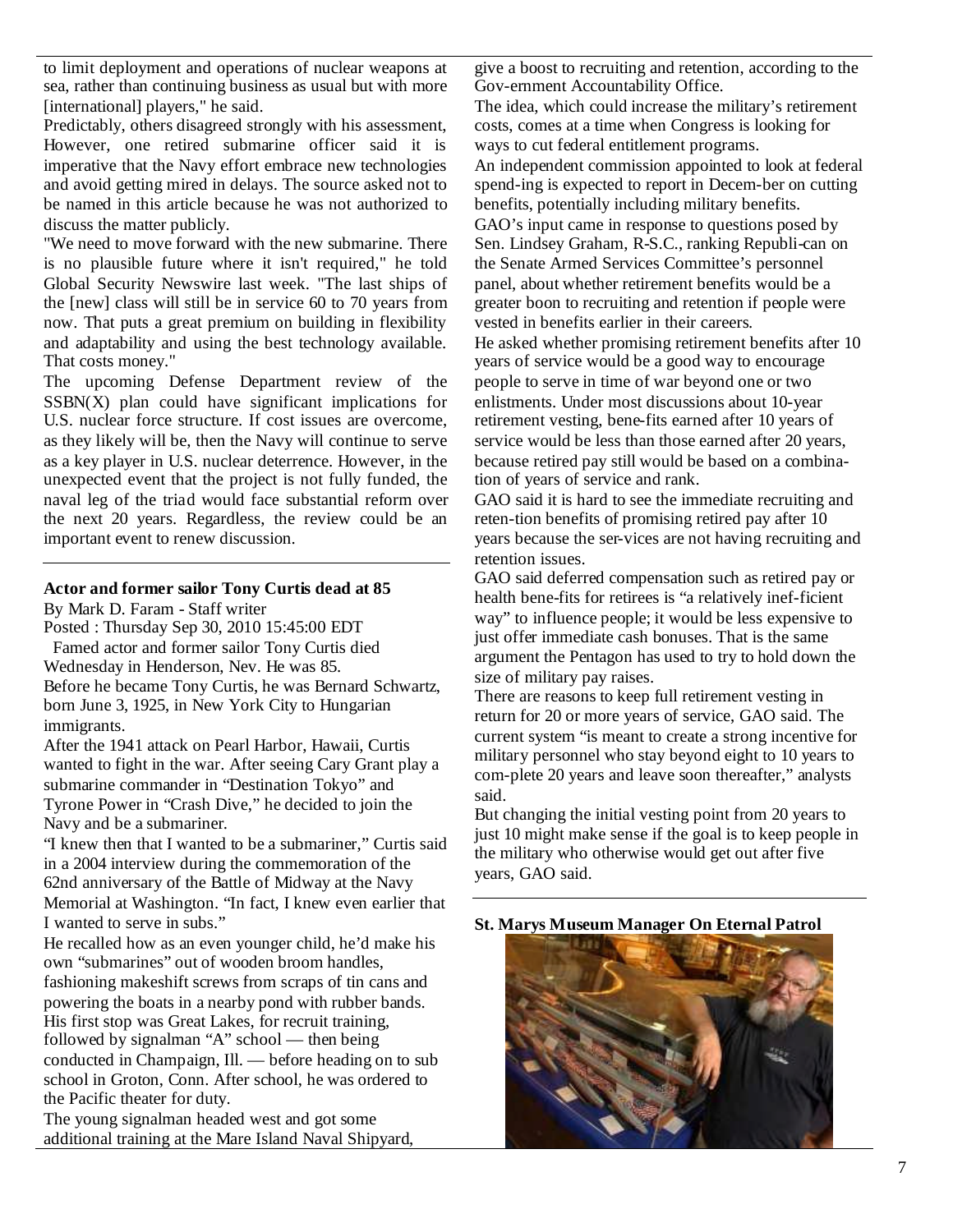Calif., before reporting to the submarine tender Proteus in Guam.

On the Proteus, he became a member of Submarine Relief Crew 202.

Relief crews would clean and repair submarines as they returned from patrol.

"They would tie up alongside us and the crew would go on liberty," Curtis said. "That's when our job should start ... we would go aboard and clean it up and scrape the barnacles off the hull," he said. "Getting those submarines ready to go back out on patrol was great work, great practice for us, but make no mistake, it was very hard work, too."

The war's end would cut short his dream of actually qualifying in submarines, though he did get a small taste as a replacement sailor on the submarine Dragonet in mid-1945 as that boat made a short runs in the Western Pacific. "I wanted to qualify submarines badly," remembers Curtis, "but it ended up the only thing I didn't get to do while I was in."

But he did get to witness history.

The Proteus became one of the armada of ships that steamed into Tokyo Bay in August 1945 for the formal Japanese surrender.

Anchored not far away, Proteus had a number of submarines nested alongside her. Their crews joined Proteus' own, packing the decks to get a look at what was happening onboard the battleship Missouri.

"I was a signalman, and naturally I went to the signal bridge to watch," he said. "We took turns looking through binoculars at the surrender onboard the Missouri — we were all so happy, the war was over."

Within a few months, he was discharged from the Navy and back in New York, but he credits the Navy and the GI Bill for jump-starting his acting career.

"I can't thank the Navy enough, as it was like a mother to me, feeding me and even fixing my teeth," he said. "They kept me out of trouble and let me see the world, and when I came home I had the GI Bill and I was able to go to school and study acting — I really can't thank them enough."

Curtis' Hollywood career would take him back to submarines in 1959, when he starred with Cary Grant in the submarine comedy "Operation Petticoat," a World War II story about a submarine that was painted pink and had Army nurses as part of the crew.

"Years before, I had watched Cary wrapped around the periscope in 'Destination Tokyo' and wanted to be him," Curtis said. Then not only did he become my friend, when we did 'Operation Petticoat,' there I was in a movie with Cary — and there he was again, wrapped around a periscope again — it was a wonderful and amazing thing

for me." Later in life, Curtis worked to give back to the Navy he said he owed so much to by becoming a staunch supporter ST. MARYS - Hundreds gathered Friday to pay tribute to John Crouse, a retired Navy master chief who died of a heart attack Sept. 4 while promoting the St. Marys Submarine Museum at a national Navy veterans' convention in Cincinnati.

Mourners, many dressed in Hawaiian shirts and leis, gathered at Our Lady Star of the Sea Catholic Church to pay tribute to the only manager the St. Marys Submarine Museum has had since its creation in 1995.

Crouse, who was seldom seen wearing long pants or button-down shirts, specified in his will that he wanted everyone to wear Hawaiian garb.

The 58-year-old Michigan native and lifelong bachelor was described as the driving force behind the museum and a passionate supporter of an annual submarine veterans convention held at Kings Bay Naval Submarine Base.

Former national Navy League president Sheila McNeill chronicled his Navy career, which included tours of duty on three submarines and 13 years in Hawaii. The audience laughed as she described Crouse's claim that she taught him to be a civilian.

"He was all things Hawaiian after those years in Hawaii and proper dress to him was flip-flops and shorts," she said. "He just might put long pants on at a formal event or between January and March, but only after a lot of coercion or begging."

McNeill praised Crouse's admiration of World War II submarine veterans.

"You always knew when he was telling a sea story," she said. "He spoke with authority about the service of our WWII veterans."

McNeill's voice cracked with emotion after reading tributes to Crouse from retired admirals, veterans and those still serving in the Navy.

"Rest in peace," she said. "You stand relieved for the last time. We have the watch."

After the service, many gathered at the museum Crouse helped establish in downtown St. Marys.

"This was his love, the submarine museum," said Toby Mohrman, a retired command master chief who served with Crouse aboard the USS Canopus at Kings Bay.

Retired Capt. Bill Weisensee, former commander at Kings Bay's Trident Refit Facility, said Crouse deserves much of the credit for the museum's success.

"He meant everything," he said. "He was always here to do the job and make sure it succeeded."

Doug Cooper, the museum board's president, said it will be impossible to find a replacement who has Crouse's passion and enthusiasm.

"This wasn't a job for John: it was his life," Cooper said. "He was the museum."

St. Marys Councilman Keith Post, a retired sailor, will be the museum's interim manager for the next six months.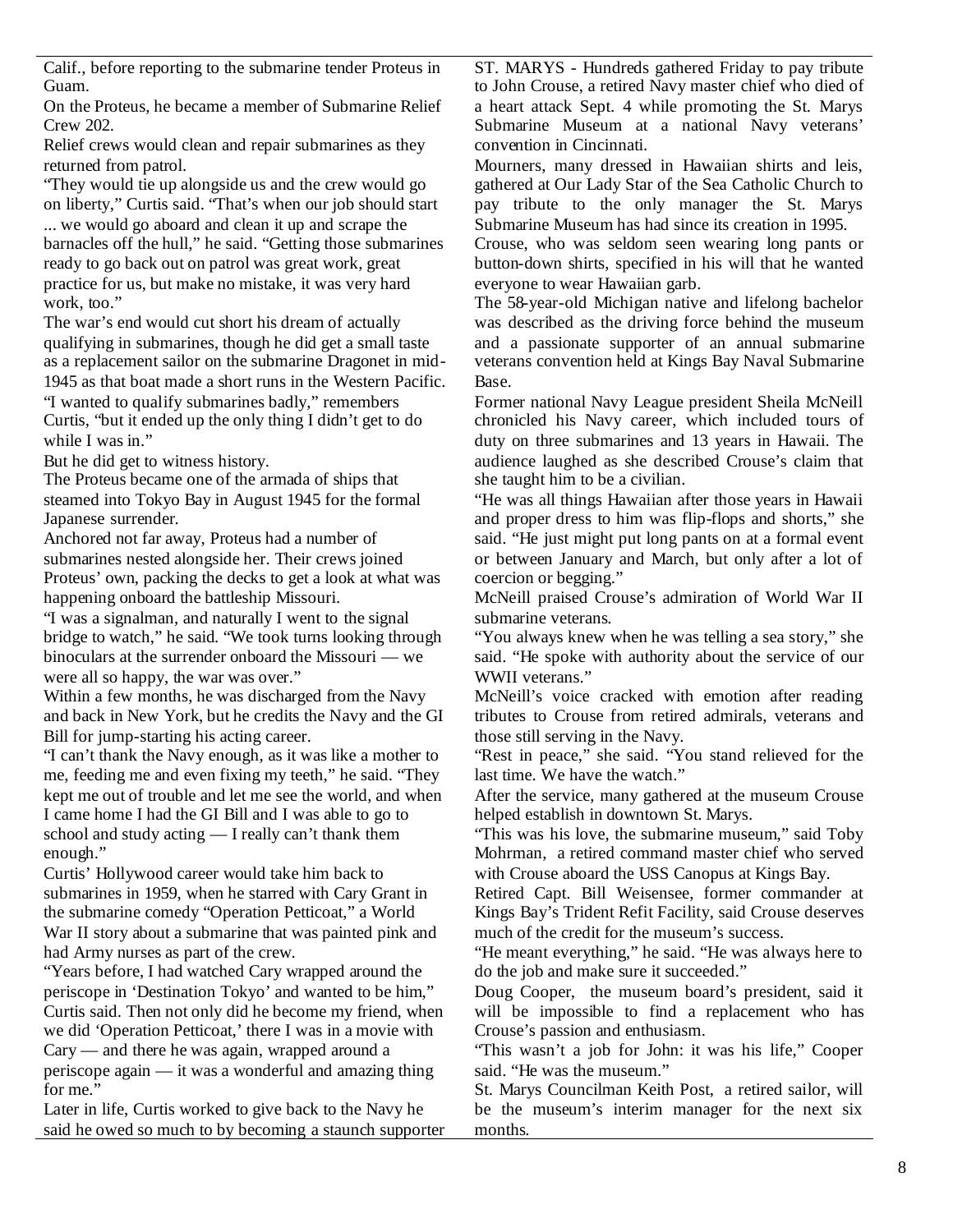of the Navy Memorial in Washington.

He was present at the memorial's dedication in 1987 and served as an official host for the organization's first Lone Sailor Dinner, where the organization honors former sea service veterans for their service both in and out of the military.

In 1994, he was given that award by the memorial and often returned for events, such as the 2004 Midway celebrations, which included a showing of "Operation Petticoat." Curtis introduced the film and answered many questions from the audience about his Navy service as well as about the movie.

His willingness to give back to the Navy also helped him achieve his World War II goal.

At a 1998 Submarine Birthday Ball, Rear Adm. Jerry Ellis, who then commanded Submarine Forces Pacific, presented Curtis with his silver "dolphins" warfare pin, along with the title "submariner."

Bernard Schwartz had realized yet another dream, but never forgot how he got there.

"I was proud to serve in the South Pacific and proud to be a World War II veteran," he said. "Though that era has long since passed, I look back with fond memories of the fellowship, dedication and hard work that enabled us to win the war."



# **Navy Offers Incentives To Senior Sub Officers**

By Mark D. Faram, Navy Times, 6 September 2010

Navy officials are sweetening the pot to entice some senior officers in the submarine support community to stay in uniform.

Members of the community are no longer qualified for submarine duty at sea, but offer a wealth of experience to submariners, both at sea and ashore.

Submarine support incentive pay previously was used to retain lieutenant commanders.

"We've changed the demographic we're targeting now to those who have screened for commanding officer ... at the O-5 and O-6 levels," said Rear Adm. Tony Kurta, head of manpower policy and plans for the chief of naval

"The best thing I can do is keep the doors open and keep the museum moving forward in a positive way," Post said.

Crouse's remains were cremated and will be buried at sea during a ceremony aboard one of the Trident submarines at Kings Bay, McNeill said.

She shared some of the comments Crouse wrote in his will.

"Well, if you are reading this it looks like I've completed my last transfer of duty," he wrote. "Eternal patrol is a submarine term used by subvets who have departed on their last eternal patrol. Sometimes I still act like a kid, which I think is why I had so much fun in the Navy."

# **Navy Changes Incentive Pay To Retain Senior Submariners**

From Chief of Naval Personnel Public Affairs, Navy News, September 1, 2010

WASHINGTON -- Adjustments to the Submarine Support Incentive Pay (SSIP) program were announced Aug. 31 in NAVADMIN 293/10.

The changes described in the new policy will improve the effectiveness of the program by retaining Submarine Support officers at key career milestones.

After a careful review of the SSIP program, retention trends, and Submarine Force manpower requirements, the Navy determined that an adjustment to the program was required to target a different officer demographic. The goal now is to improve retention of Commanding Officer Submarine Support (COSS) personnel between 20 years of service and 25 years of commissioned service, which ultimately improves the overall health of the submarine force.

"These officers are in extremely high demand in the private sector and we must be able to compete to retain them -- not just for their knowledge, but the leadership they bring to the submarine community," said Vice Adm. Mark Ferguson, chief of naval personnel.

Although COSS personnel are no longer qualified for nuclear duty, they possess extensive experience in submarine operations and can continue to provide valuable submarine support functions both at sea and ashore.

New SSIP contract rates have been targeted with contract awards at \$15,000 for one year, \$20,000 annually for two years and \$25,000 annually for three years.

To be eligible for the SSIP, applicants must possess the 1120 designator, must currently serve in pay grades O-5/6, be worldwide assignable, and must be previously nuclear trained and screened for COSS, among other qualifications. Those officers currently under an SSIP contract, who do not meet the new eligibility requirements, will have their contracts honored but will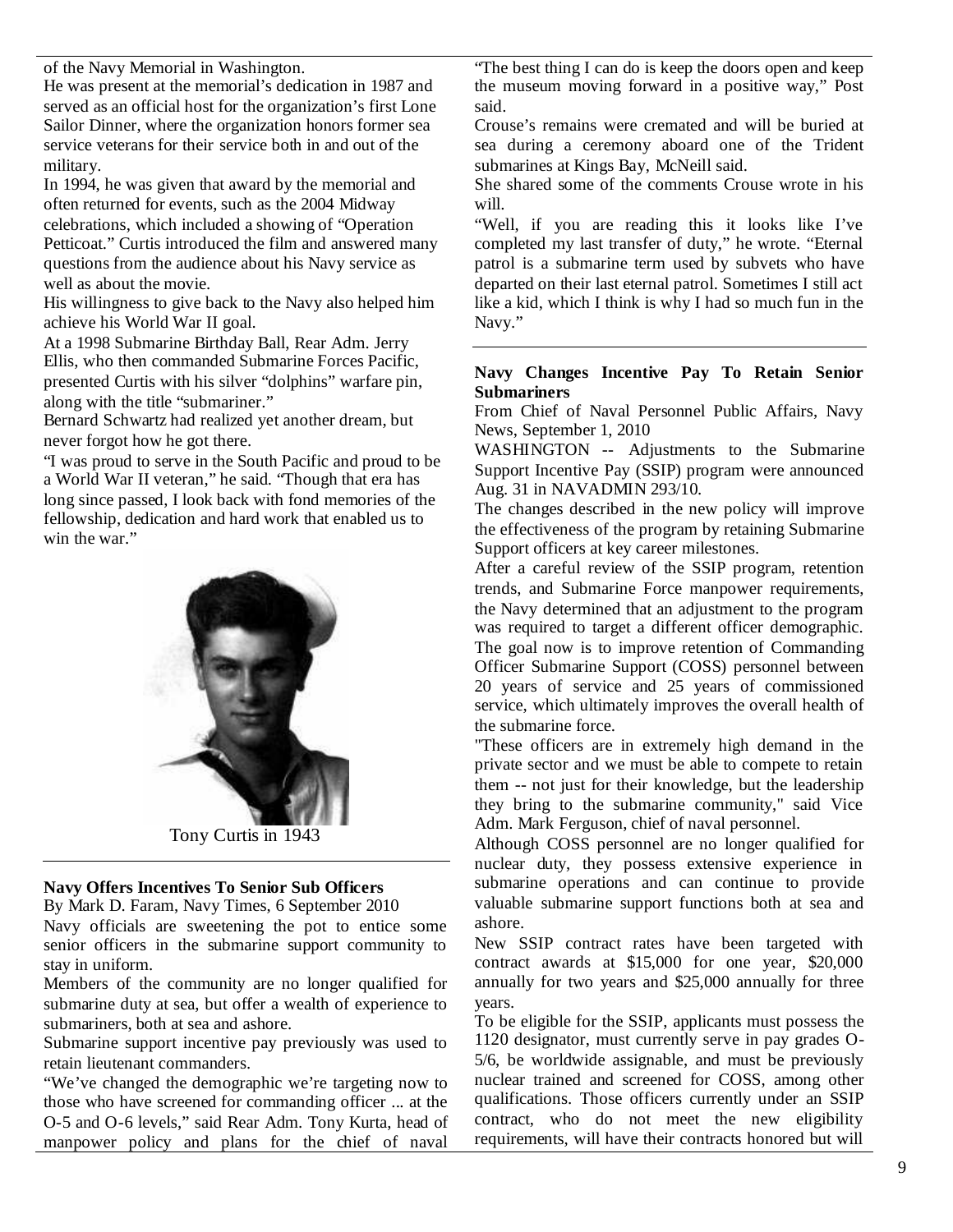## personnel.

To qualify, officers must have 20 to 25 years of service, be eligible for assignment worldwide and have nuclear training, according to NAVADMIN 293/10, released Aug. 30.

Under the program, a one-year contract will net \$15,000, up from \$10,000. A two-year deal will net \$20,000 annually for a total payout of \$40,000, nearly double the previous \$11,000 annual payment.

A three-year deal will net \$75,000, with \$25,000 paid each year, up from \$12,000 each year under the old program.

Kurta said the changes will not impact those currently under an SSIP contract.

"All existing contracts will be honored," he said. But those contracts will be honored at the old rates of pay.

# **Admiral Osborne Scholarship Fund**

How about helping out the scholarship fund? We are offering a Charleston Base Challenge Coin for sale. ALL proceeds go into the scholarship fund.

Coins only cost \$7 each. Available for an additional \$1 is a protective plastic capsule.

To get your coin(s) see Rick Collins, Julian Villegas or Carl Chinn.

Make sure you have one for "when you get challenged"! Buy several for great gifts!



# **Flag Presentation Update 06:**

The United States Flag Code establishes advisory rules for display and care of the flag of the United States. It is Section 1 of Title 4 of the United States Code (4 U.S.C. § 1 et seq). The following guidelines should be followed during periods when the flag is being paraded, the Pledge of Allegiance is given or the national anthem is played, and when the flag is in mourning: Parading and saluting the flag

 $\Box$  When carried in a procession, the flag should be to the right of the marchers.

 $\Box$  When other flags are carried, the flag of the United States may be centered in front of the others or carried to their right. When the flag passes in a procession, or when it is hoisted or lowered, all should face the flag and salute.

 $\Box$  To salute, all persons come to attention.

 $\Box$  Those in uniform give the appropriate formal salute.

be ineligible for new contracts.

For more details regarding eligibility, administrative procedures and a sample application, visit http://www.npc.navy.mil/officer/submarinenuclear/ince ntive+programs.htm.

For more news from Chief of Naval Personnel, visit www.navy.mil/local/cnp/.

# **2010 Medal of Honor Convention**

Please check the following link for a real treat:

http://www.photoshow.com/watch/pm2gc2Rv



# Remember,

If you haven't got a smile on your face And laughter in your heart, Then you're just a sour old fart!